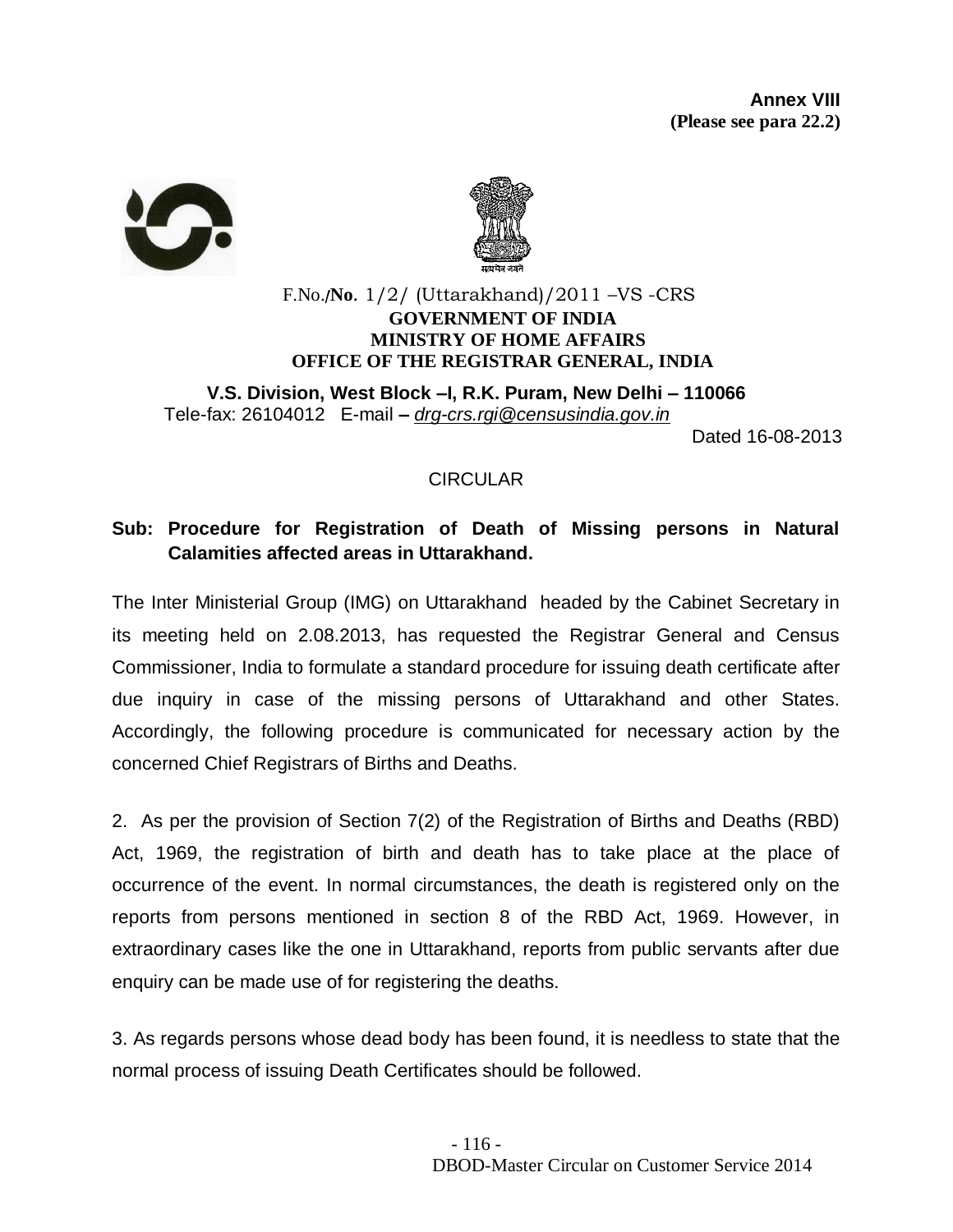4. In case of missing persons, who in all likelihood have died but the dead body is not traceable, all reasonable efforts should be made to determine that the person has in all likelihood died in the natural calamity that occurred in Uttarakhand. The following process of enquiry may be followed in this regard:

#### **Process**

The missing persons can be divided into the following categories:

- (i) Permanent residents of the flood affected villages and permanent residents of the nearby villages of Uttarakhand who were present in the flood affected villages during the catastrophe.
- (ii) Residents of other districts of Uttarakhand who were present in the flood affected villages during the catastrophe.
- (iii) Tourists from other States who were present in the flood affected villages during the catastrophe.

## **Process to be followed in the case of permanent residents of the flood affected villages and permanent residents of the nearby villages of Uttarakhand who were present in the flood affected villages during the catastrophe.**

- 1. A FIR/Missing Person Report should be filed by close relatives or next of kin at the place of residence of the person who is missing and presumed dead.
- 2. The FIR/Missing Person Report should be referred to the concerned Police Station under whose jurisdiction the person went missing. Notarised Affidavit regarding 'missing' should be filed by next of kin and should be kept as a permanent record.
- 3. The FIR/Missing Person Report should then be forwarded to the designated officer (Pargana Adhikari/SDM) of the concerned area in Uttarakhand along with report of Police Station and supporting documents for identification like ration card, family register, bank passbook etc.
- 4. The designated Officer should conduct a detailed enquiry regarding the missing person.
- 5. Based on the enquiry as detailed above the designated officer of Uttarakhand should issue a speaking order regarding the provisional presumption of death.
- 117 6. The Designated Officer should then cause publication of the list of missing persons provisionally presumed dead in the Newspaper, Government Gazette in Hindi and

DBOD-Master Circular on Customer Service 2014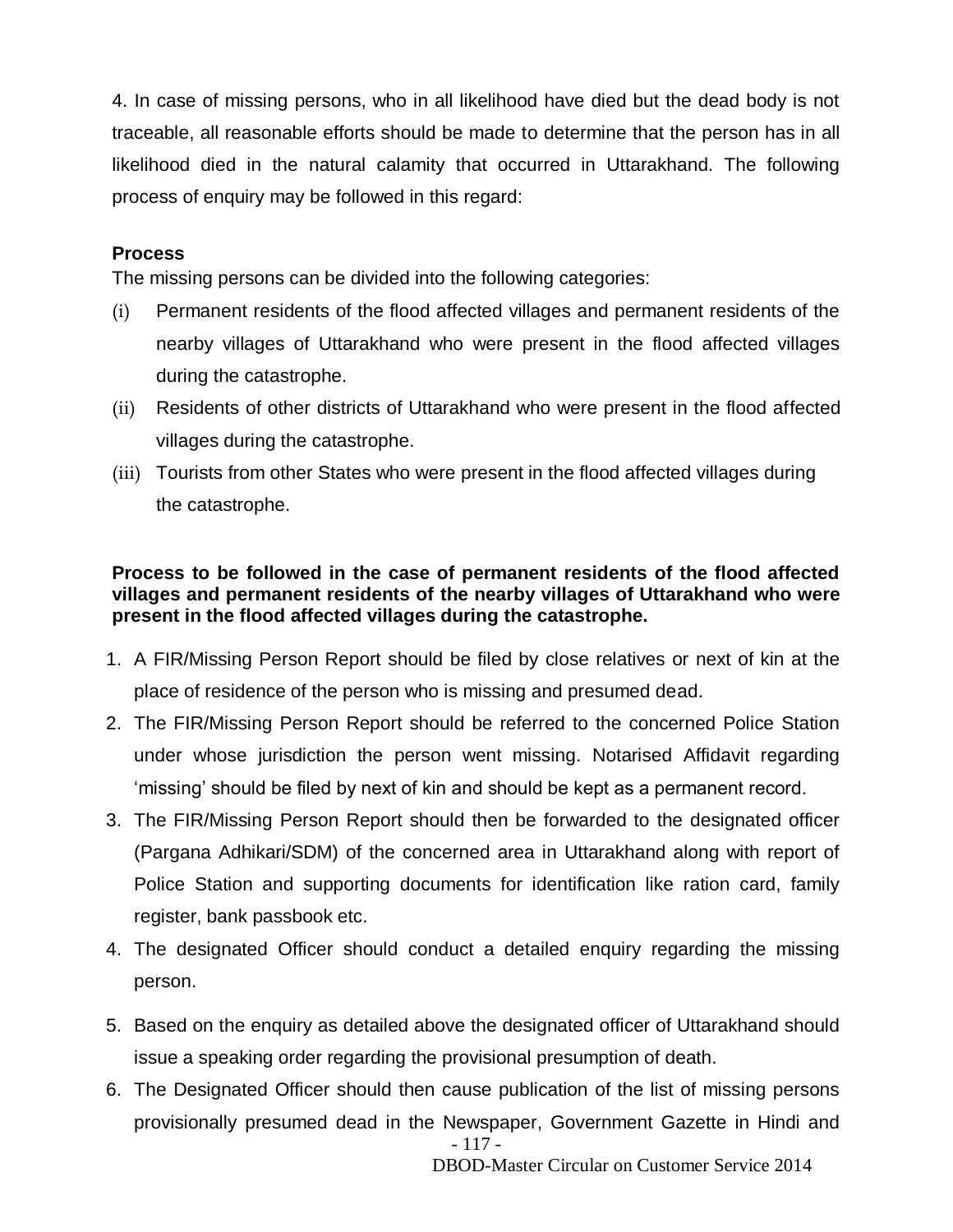English and also host the same on the Government Website for the purpose of obtaining Claims and Objections.

- 7. Claims and Objections should be received within 30 days
- 8. If no claim or objection is received within the time period, the Designated Officer should issue the Death Certificate.
- 9. The death certificate should be made available free of cost to the next of kin. The death certificate should also be sent to the Police Station where the FIR/Missing Person Report was filed.
- 10.In case of Claims and Objections, an appeal would lie with the Officer immediately superior to the Designated Officer (to be nominated by the State Government). After dealing with the appeal, speaking Orders should be sent to the Designated Officer who would then take appropriate action to issue the death certificate or deny it.

## **Process to be followed in case of residents of other districts of Uttarakhand who were present in the flood affected villages during the catastrophe**

- 1. 'FIR/Missing Person Report' should be filed by close relatives or next of kin at the place of residence in the originating district.
- 2. If FIR/Missing Person Report has already been filed in calamity affected areas of Uttarakhand, the designated officer should forward the same to the designated Officer/SHO of the police station at the place of usual residence in the district of origin of the missing person, for local enquiry at their end.
- 3. Notarised Affidavit regarding 'missing' to be filed by next of kin and to be kept as a permanent record.
- 4. The enquiring officer in the originating district should conduct enquiry to establish the following facts:
- a) That the family members or relatives or friends of the person concerned had filed FIR/Missing Person Report well in time (before 30th June, 2013). If it is beyond, this time limit, the reasons for approaching the police late should be enquired.
- b) That the person concerned had travelled to the affected areas of Uttarakhand before 16th June, 2013.
- c) That the person has been missing after his departure for affected district.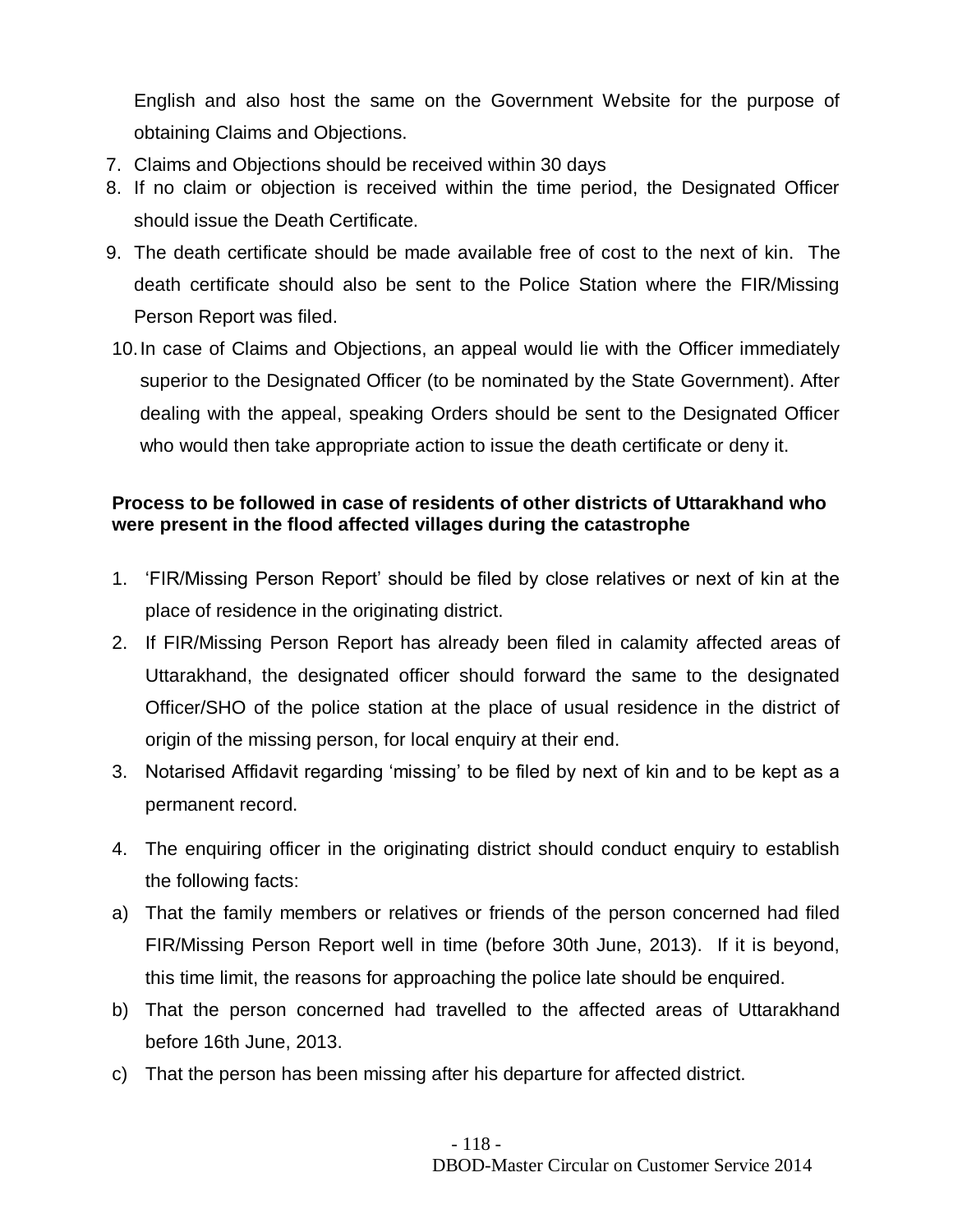- d) The enquiry report should be sent to the concerned Designated Officer at the affected areas of Uttarakhand.
- 5. Based on the enquiry report of the officer in the originating district, the Designated Officer in affected areas of Uttarakhand should further enquire into the fact of disappearance of the persons concerned, by looking into the database of missing persons maintained by the missing persons cell at Dehradun by the State Government. He should also take into account all available information including the Statements of witnesses if any and last call data and other relevant data from mobile phone service providers to arrive at a conclusion regarding the death of the person. All available evidences may be taken into consideration before concluding whether the person has died or not. This may include police reports, enquiries from relief camps and affidavit submitted by the close relatives/next of kin etc.
- 6. Based on the enquiry as detailed above the designated officer of affected areas may issue a speaking order regarding the provisional presumption of death. This order should be communicated to the Designated Officer in the Originating district.
- 7. On receipt of such Order, the Designated Officer in the originating district should cause publication of the list of missing persons presumed dead in the Newspaper, Government Gazette in Hindi and English and also host the same on the Government Website for the purpose of Claims and Objections.
- 8. Claims and Objections may be received within 30 days
- 9. If no claim or objection is received within the time period, the Designated Officer in the originating district should send a report to the designated Officer in affected areas of Uttarakhand.
- 10. Based on this report, the Designated Officer in affected areas of Uttarakhand should issue the Death Certificate.
- 11. The death certificate should be made available free of cost to the next of kin. The death certificate should also be sent to the Police Station where the FIR/Missing Person Report was filed and to the designated officer in the originating district.
- 12. In case of Claims and Objections, an appeal would lie with the Officer immediately superior to the Designated Officer (to be nominated by the State Government). After dealing with the appeal, speaking Orders should be sent to the Designated Officer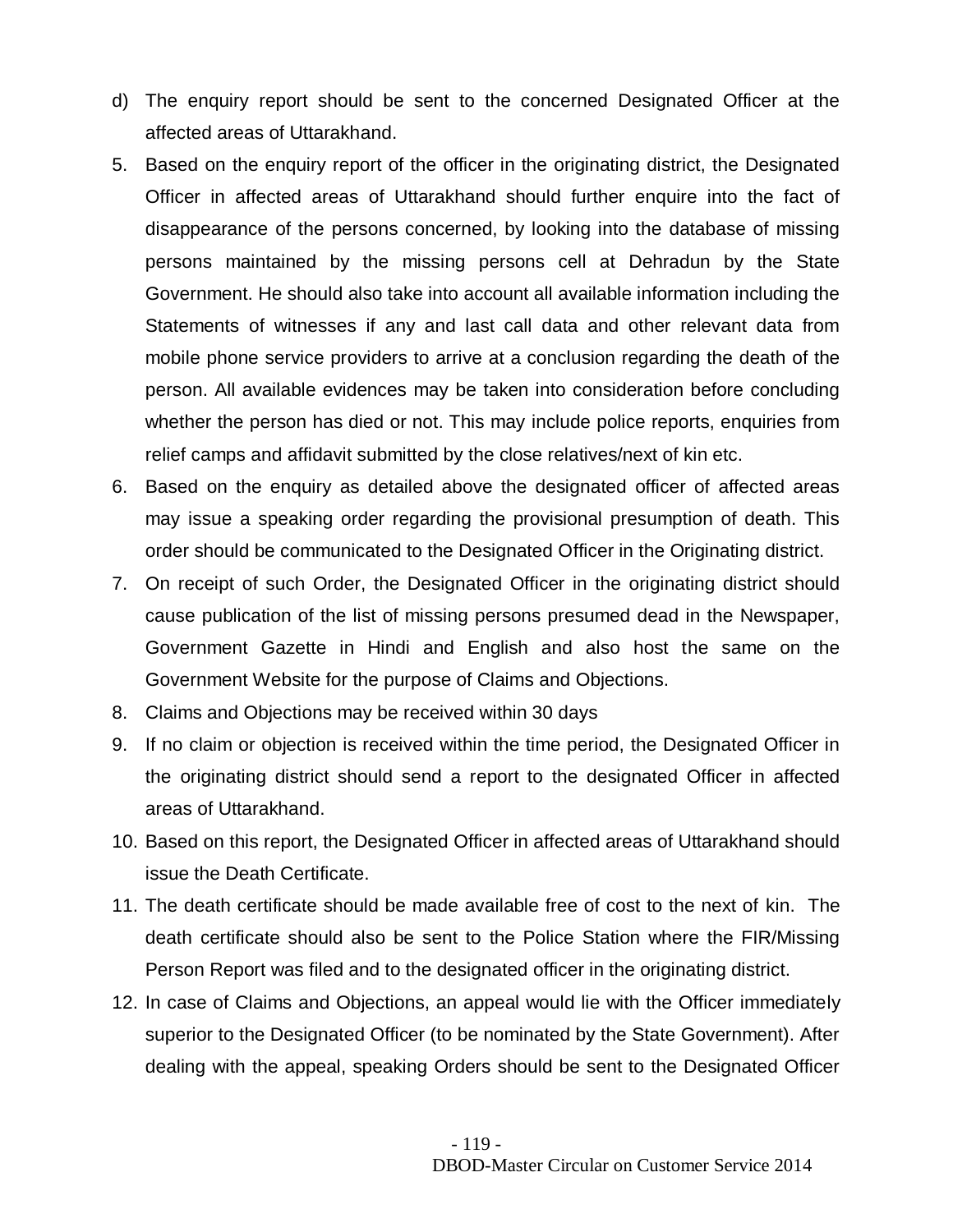in affected areas of Uttarakhand, who would then take appropriate action to issue the death certificate or deny it.

# **Process to be followed in case of Tourists from other States who were present in the flood affected villages during the catastrophe.**

- 1. FIR/Missing Person Report, to be filed by close relatives or next of kin at the place of residence in the originating State.
- 2. If FIR/Missing Person Report have already been filed in Uttarakhand, the designated officer of Uttrakhand should forward the same to the designated Officer/SHO of the police station at the place of usual residence in the State of origin of the missing person, for local enquiry at their end.
- 3. Notarised Affidavit regarding 'missing' to be filed by next of kin and to be kept as a permanent record.
- 4. The enquiring officer in the originating State should conduct enquiry to establish the following facts:
	- a) That the family members or relatives or friends of the person concerned had filed FIR/Missing Person's Report well in time (before 30th June, 2013). If it is beyond, this time limit, the reasons for approaching the police late should be enquired.
	- b) That the person concerned had travelled to Uttarakhand before 16th June, 2013.
	- c) That the person has been missing after his departure for Uttarakhand. For arriving at his conclusion, the enquiry officer should also verify with reference to the database maintained for this purpose by the Resident Commissioner of the originating State Government at New Delhi or the authorised officers of the State Government who had camped at Dehradun during June 2013 to conduct enquiries on missing persons from their States.
- d) The enquiry report should be sent to the concerned Designated Officer at Uttarakhand.
- 5. Based on the enquiry report of the officer in the originating State, the Designated Officer in Uttarakhand should further enquire into the fact of disappearance of the persons concerned, by looking into the database of missing persons maintained by the missing persons cell at Dehradun by the State Government. He should also take into account all available information including the Statements of witnesses if any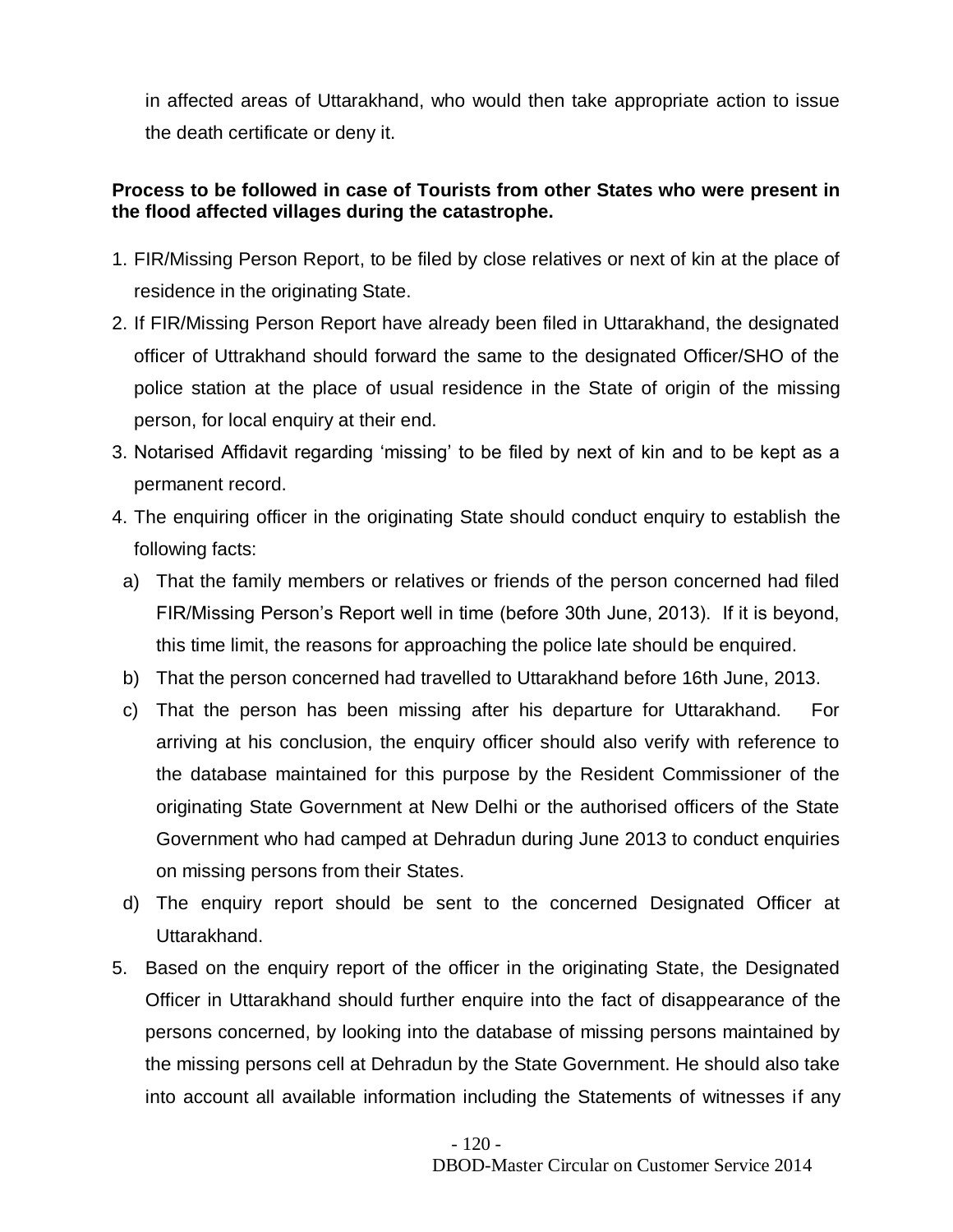and last call data and other relevant data from mobile phone service providers to arrive at a conclusion regarding the death of the person. All available evidences may be taken into consideration before concluding whether the person has died or not. This may include police reports, enquiries from relief camps and affidavit submitted by the close relatives/next of kin etc.

- 6. Based on the enquiry as detailed above the designated officer of Uttarakhand may issue a speaking order regarding the provisional presumption of death. This order should be communicated to the Designated Officer in the Originating State.
- 7. On receipt of such Order, the Designated Officer in the originating State should cause publication of the list of missing persons presumed dead in the Newspaper, Government Gazette in the local language of the State and English and also host the same on the Government Website for the purpose of Claims and Objections.
- 8. Claims and Objections may be received within 30 days
- 9. If no claim or objection is received within the time period, the Designated Officer in the originating State should send a report to the designated Officer in Uttarakhand.
- 10. Based on this report, the Designated Officer in Uttarakhand should issue the Death Certificate.
- 11. The death certificate should be made available free of cost to the next of kin. The death certificate should also be sent to the Police Station where the FIR/Missing Person Report was filed and to the designated officer in the Originating State.
- 12. In case of Claims and Objections, an appeal would lie with the Officer immediately superior to the Designated Officer (to be nominated by the originating State Government). After dealing with the appeal, speaking Orders should be sent to the Designated Officer in Uttarakhand, who would then take appropriate action to issue the death certificate or deny it.
- 4. For enabling this process the designated Officer (Pargana Adhikari/SDM) in Uttarakhand may be declared as a Registrar of Death under Section 7(1) of the Registration of Births and Deaths (RBD) Act, 1969. In all the above cases, registration of death may be done at the place of occurrence of death/presumed death in accordance with provision made under Section 7(2) of RBD Act.